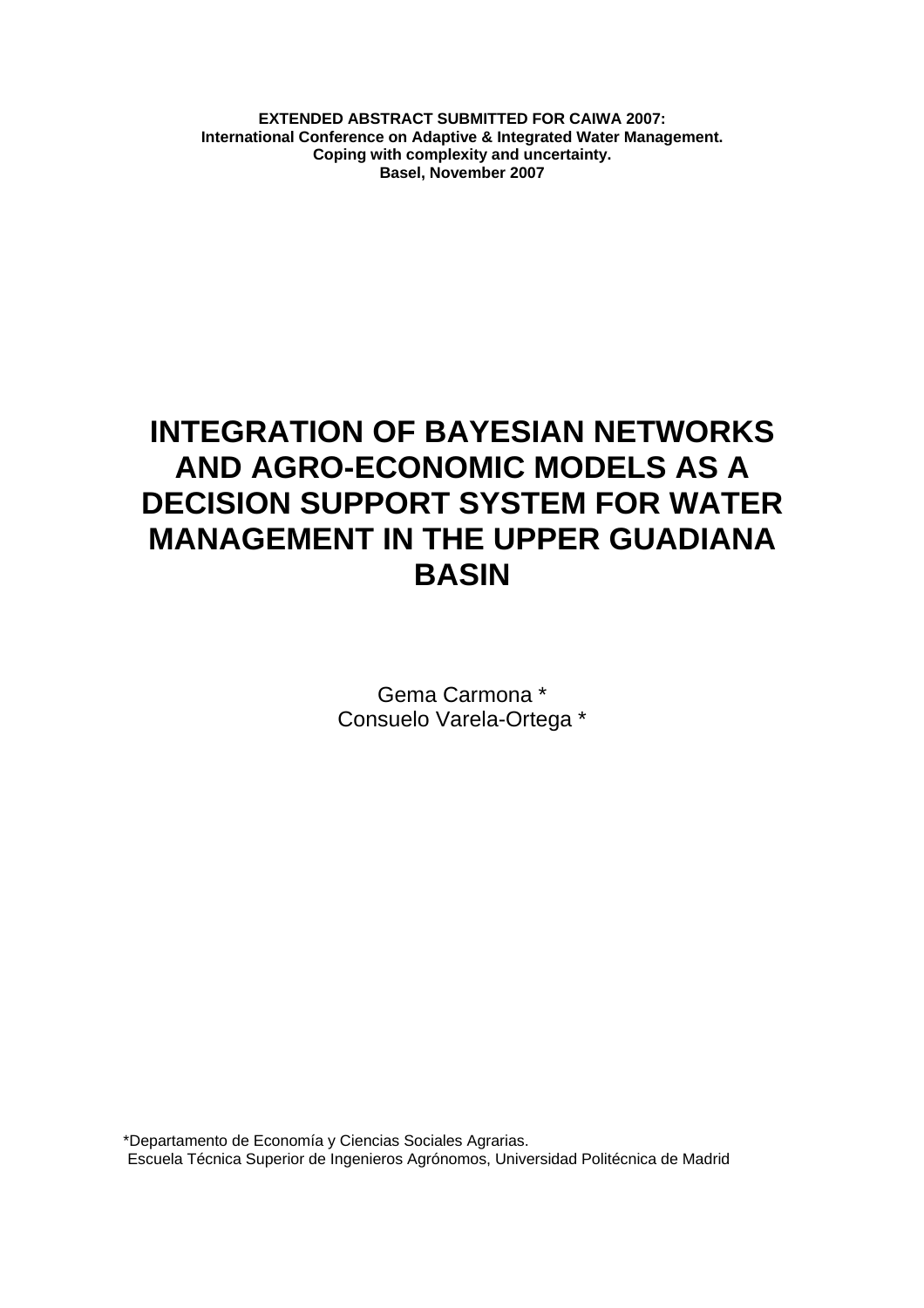#### **INTEGRATION OF BAYESIAN NETWORKS AND AGRO-ECONOMIC MODELS AS DECISION SUPPORT SYSTEM FOR WATER MANAGEMENT IN THE UPPER GUADIANA BASIN12**

# **1. INTRODUCTION**

 $\overline{a}$ 

The population growth is producing an increase in water resources demand, which often cannot be met by the offer. This problem becomes more critical when the responsible organisations do not settle new management options (Sumpsi et al, 2001). Considering that agriculture is the activity that consumes the highest part of the resource, water management in the agricultural sector becomes crucial when looking for the sustainability of the resource. In Spain, where 80% of available water resources are used for irrigation, water scarcity has been aggravated by European policies that have encouraged further development of irrigation (Varela et al, 1998)

As a response to the increase in water demand, nearly all arid and semiarid countries have developed along the last decades an intensive use of ground water (Llamas, 2005). Lowering costs of drilling and water abstraction have allowed the development of irrigation for many small farmers. Contrasting with big hydraulic infrastructures developed for surface water, the initiative in ground water has been taken traditionally by the farmers themselves, with low public involvement. This has lead in some cases to the over exploitation of the resource, aggravated by the lack of coordination between water administration and water users (Fornés, de la Hera and Llamas, 2005).

Face to all these problems, the development of integrated policies has been encouraged in the last years, aiming at a sustainable management of water resources that considers all implications that such management can have over the social, economic, environmental, etc. aspects. In this context, the Water Framework Directive (WFD) has been developed, which provides some compulsory guidelines for the Member Countries, with the aim of achieving a sustainable management of water resources. The WFD represents a change in management systems, which are understood now as management of the demand, as well as the obligation of reaching the cost effectiveness of the measures (Varela-Ortega, 2007). The WFD adopts the philosophy of the "Integrated Water Resources Management" (IWRM). There are many definitions of IWRM, but all of them include two aspects (Bromley et al, 2005): (I) Management decisions must take into account the implications that these decisions will have in the whole system, and not only in the resource itself. In order to take decisions that satisfy all of those concerned with water, the decision maker should take into account all those implications and consider different criteria. (II) It must include the participation of stakeholders in the decision making. This is considered an essential requirement so that management decisions will be accepted by all involved in water use. Furthermore, these can contribute with additional information that managers do not have. As well, they will provide their own views, contributing to increase the diversity of criteria.

This research is developed under the activities held by the UPM team in NeWater project ("New Approaches to Adaptive Water Management under Uncertainty". One of the activities proposed in the project is the use of Bayesian networks as an instrument for decision making support. This tool has been chosen due to its usefulness in the resolution of conflictive situations related to catchments' management, because it is able to link different aspects concerning water management at farm level and making the up-scaling afterwards at basin level, where a balance is aimed between farm income and environmental welfare.

<sup>&</sup>lt;sup>1</sup> Activity developed within NEWATER Project "New Approaches to Adaptive Water Management under Uncertainty", FP6-2003-GLOBAL-2-SUSTDEV-6.3.2-511179-2, DG Research. European Commission.

Special acknowledgement is due to the Spanish Ministry of Science and Technology, which has co-financed this research through the funds given through the project SEJ2005-25755-E: "Análisis de la gestión integrada del agua en la agricultura: efectos socio-económicos, ambientales e institucionales", complementary to NeWater.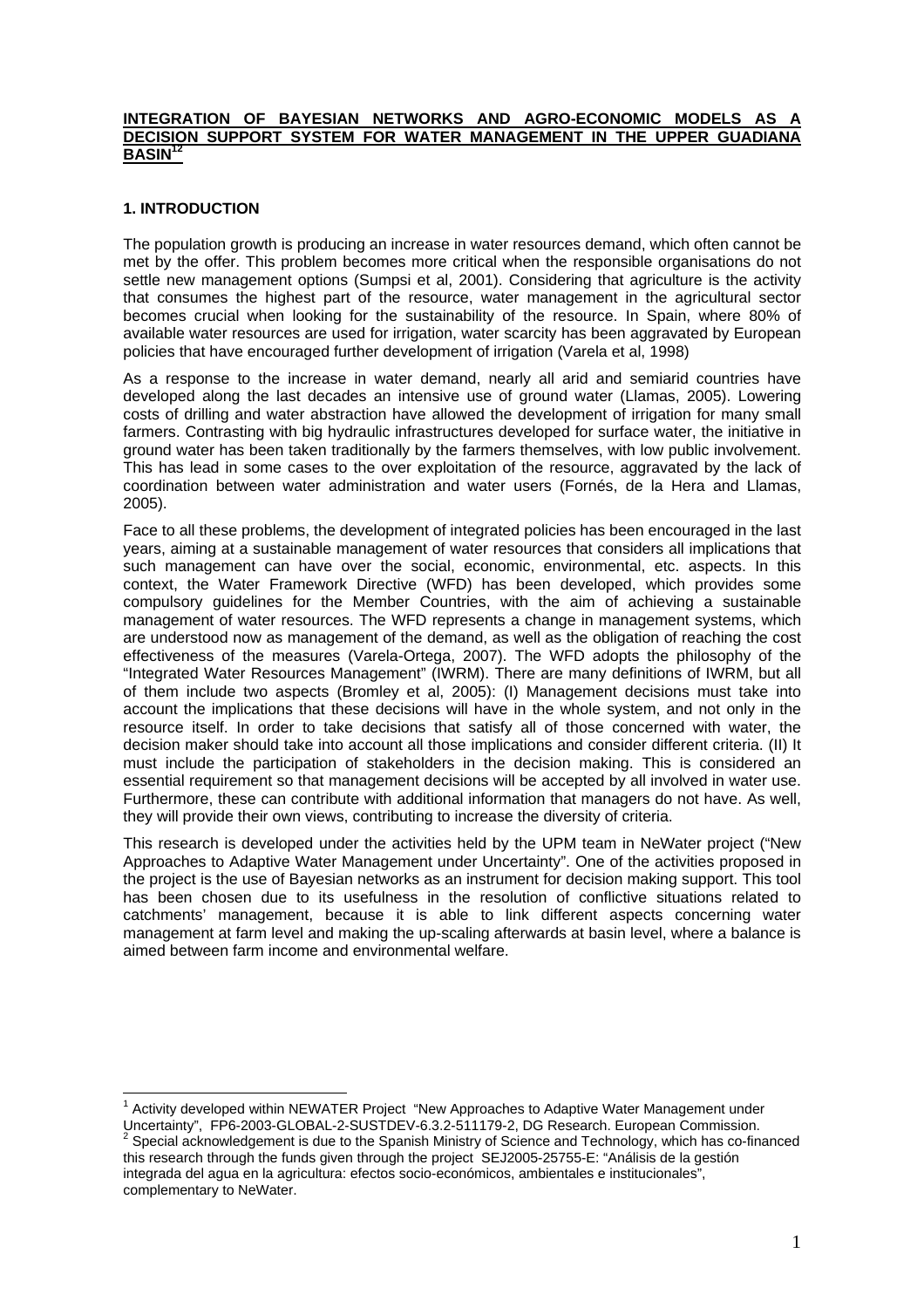# **2. CONTEXT OF THE RESEARCH**

### 2.1. Description of the area of study

The Guadiana basin includes 67,133 km<sup>2</sup>, 55,513 km<sup>2</sup> of which belong to the Spanish territory. The Upper Guadiana basin corresponds to the area between the head of the river and the Jabalón river, which is 18,900  $km^2$ , situated in 4 different provinces.





*SOURCE: Confederación Hidrográfica del Guadiana* 

The area presents a Mediterranean-continental climate, with high inter-annual variability of temperatures. Precipitations are scarce, with an average of 415 mm/year, unevenly distributed mainly between spring and autumn.

Regarding the hydro-geological features of the Upper Guadiana, it presents a flat relief, with a not well-defined drainage network and a significant presence of aquifers. The hydrological regime is characterized by a complex interaction, under natural conditions, between surface and ground water (Martínez-Cortina and Cruces, 2005; Bromley et al, 2001). It comprises six hydro-geological units, which occupy 16,000  $km^2$ .

| Hydro-geological units | Surface $(km^2)$     |       |
|------------------------|----------------------|-------|
| UH 04.01               | Sierra de Altomira   | 2.951 |
| UH 04.02               | Lillo-Quintanar      | 1.072 |
| UH 04.03               | Consuegra-Villacañas | 1.409 |
| <b>UH 04.04</b>        | Western Mancha       | 5.261 |
| UH 04.05               | <b>Ciudad Real</b>   | 1.086 |
| <b>UH 04.06</b>        | Campo de Montiel     | 2.791 |

Table 1: *Hydro-geological units in the Upper Guadiana basin* 

*SOURCE: Confederación Hidrográfica del Guadiana* 

The main unit, from the hydro-geological as well as from the economic point of view, is Western Mancha. 2/3 of total groundwater abstracted in the region comes from this unit, which has originated serious problems of over-exploitation (Llamas, R. and Martínez-Santos, P., 2006). There are some small dams, such as El Vicario and Peñarroya, but most water resources used come from ground water exploitation.

The Upper Guadiana basin presents the characteristics of a rural area. In 2005, the population was 570,000 hab (CHG, 2006) and the population density 26 hab/km<sup>2</sup>, quite below the national average (78 hab/ $km^2$ ). Such population is distributed all over the area, without big cities. Agriculture provides 21% of employment, and up to 38% in Western Mancha aquifer area (compared to 7% in Spain) (Llamas and Martínez-Santos, 2006). The high development of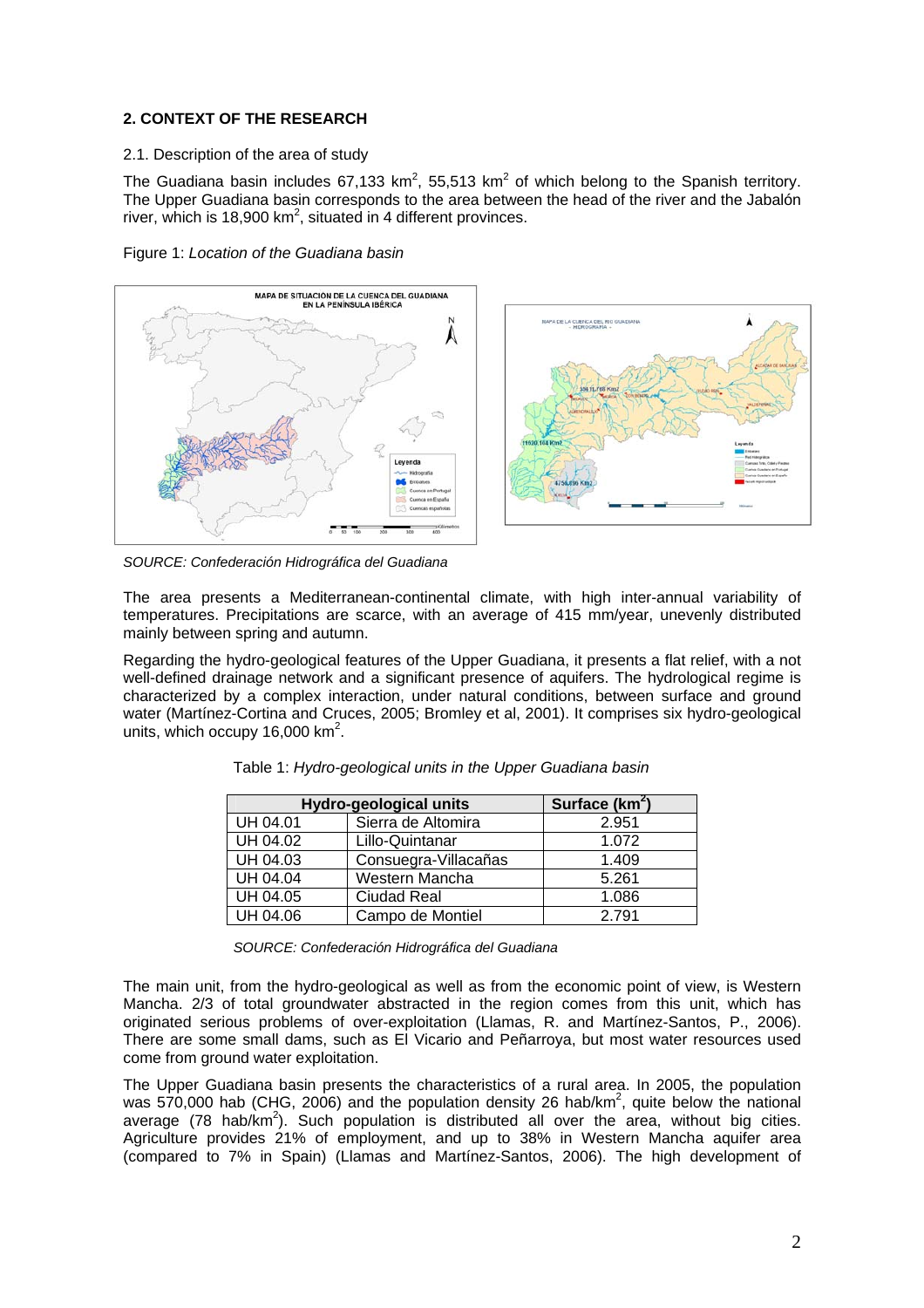irrigation has kept the population stable, presenting an average age which is lower than in the most other Spanish rural areas.

In the Upper Guadiana basin, agriculture consumes 90-95% of total water resources. Regarding irrigated surface, there is often disagreement between different sources, varying between 189,450 and 262,868 ha. According to the Water Authority (CHG, 2006), the estimations about irrigated land are 160,000 ha of regulated irrigated land and 40,000 ha illegal (mainly vineyard). Focusing on Western Mancha aquifer, it has 6,889 irrigated farms, with 17.22 ha average size. 90% of irrigation equipments are by sprinklers or drip, only 10% furrow. The River Basin Authority estimates agricultural water consumption, from SIAR ("Servicio Integral de Asesoramiento al Regante") data, in 355 Hm $\frac{3}{y}$ ear (CHG, 2005), for the 130,000 ha of irrigated land.

| <b>UPPER GUADIANA BASIN</b>     |              | <b>OVER-EXPLOITED PERIMETERS3</b> |              |  |
|---------------------------------|--------------|-----------------------------------|--------------|--|
| <b>CROPS</b>                    | SURFACE (ha) | <b>CROPS</b>                      | SURFACE (ha) |  |
| Garlic                          | 3.597,32     | Garlic                            | 2.754,12     |  |
| Onion                           | 3.914,10     | Onion                             | 2.684,88     |  |
| Vegetables                      | 2.826,41     | Vegetables                        | 2.163,91     |  |
| Maize                           | 4.951,82     | Maize                             | 3.396,14     |  |
| Melon                           | 6.667,07     | Melon                             | 6.667,07     |  |
| Potato                          | 1.108,71     | Potato                            | 848,83       |  |
| Pepper                          | 2.426,71     | Pepper                            | 1.857,90     |  |
| Sugar beet                      | 3.214,63     | Sugar beet                        | 2.205,20     |  |
| Tomato                          | 401,99       | Tomato                            | 307,76       |  |
| Vetch                           | 1.181,58     | Vetch                             | 789,27       |  |
| Vigneyard (goblet)              | 125.385,89   | Vigneyard (goblet)                | 84.592,48    |  |
| Vigneyard (trellis)             |              | Vigneyard (trellis)               |              |  |
| Irrigated, spring, annual crops |              | Irrigated, spring, annual         |              |  |
| with very high water            | 33.508,83    | crops with very high water        | 18.833,12    |  |
| requirements.                   |              | requirements.                     |              |  |
| Irrigated, spring, annual crops |              | Irrigated, spring, annual         | 10.593,07    |  |
| with high water requirements.   | 13.889,08    | crops with high water             |              |  |
|                                 |              | requirements.                     |              |  |
| <b>TOTAL</b>                    | 203.074,14   | TOTAL                             | 137.693,75   |  |

Table 2: *Surface per crop in 2005, estimated by GIS techniques, in the Upper Guadiana basin and in the over-exploited perimeters (Western Mancha, Sierra de Altomira and Campo de Montiel)* 

*SOURCE: Confederación Hidrográfica del Guadiana, 2007* 

From the environmental point of view, it should be highlighted that the Upper Guadiana contains 250  $km^2$  of wetlands (Llamas and Martínez-Santos, 2006), some of which have been declared *biosphere reserve* by the UNESCO, due to the high biodiversity that they present (especially for birds). Some of these wetlands are currently protected by RAMSAR convention (de la Hera, 2002); among these, the main are Tablas de Daimiel and Lagunas de Ruidera.

## 2.2. The problem

In the Upper Guadiana, two of the six hydro-geological units are over-exploited (Western Mancha and Campo de Montiel). In Western Mancha, the piezometric level has suffered a descent of 50m in the last 30 years (Coleto et al, 2003; Martínez-Cortina and Cruces, 2005). The declaration of over-exploitation means, according to the 1985 Water Law, an obligation to constitute irrigators' associations and the prohibition of drilling new wells or deepen the existing ones, as well as limiting the annual abstractions volume.

Since the 1970's, a great development of irrigation has been produced as a consequence of the European agricultural policy, which has long encouraged, through the subsidies coupled to production, the cultivation of crops with high added value and high water consumption (Varela-Ortega et al, 2003; Varela-Ortega, 2007). This has had several consequences: (1) important socioeconomic development of the area, (2) serious over-exploitation of the aquifer Western Mancha

 3 Over-exploited perimeters are: Mancha Occidental, Sierra de Altomira and Campo de Montiel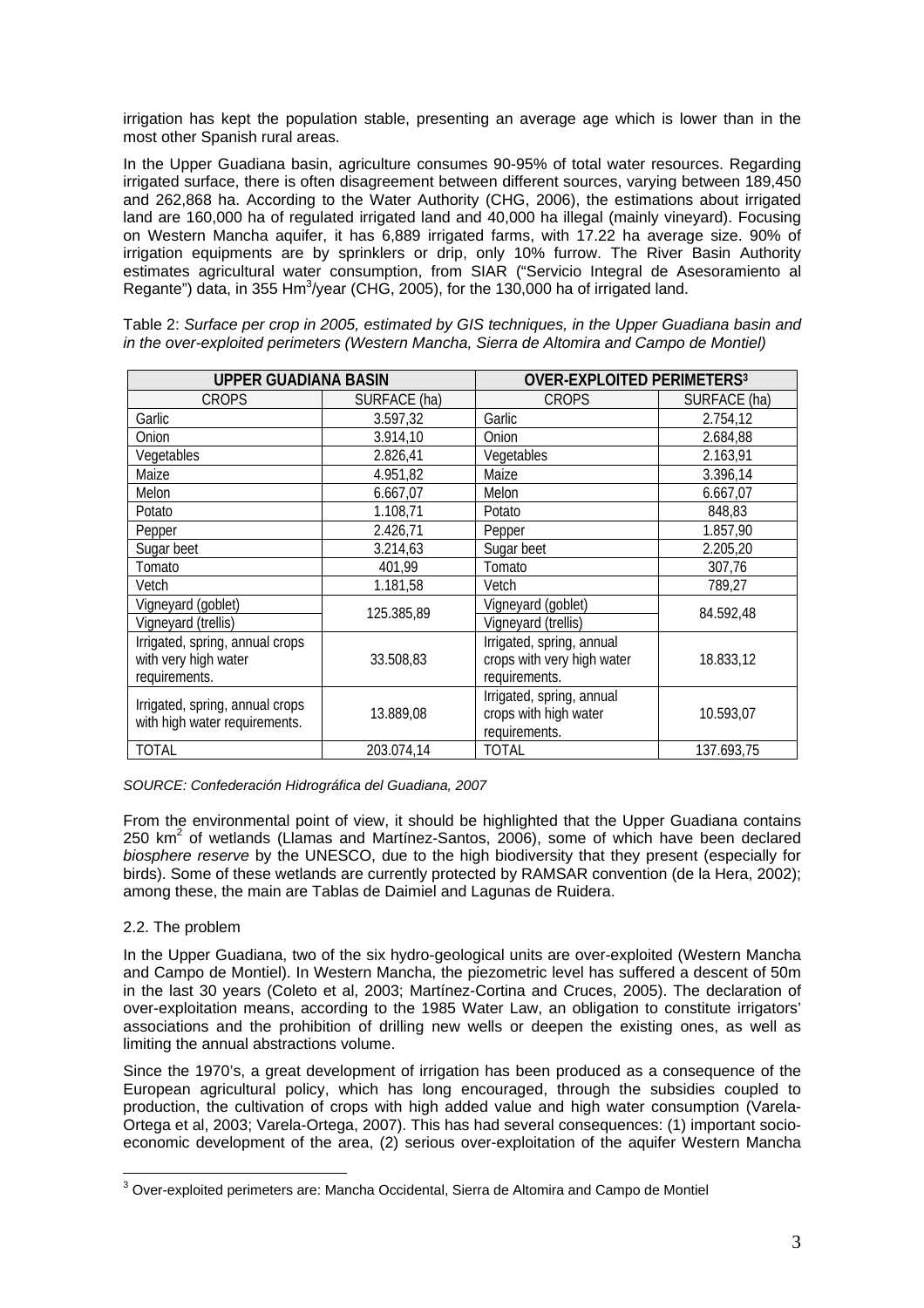(declared as over-exploited in 1989) and serious damages of natural sites (wetlands, especially Tablas de Daimiel)

After the promulgation of the National Water Law in 1985, which supposed a change from a model of private waters to public waters management, and as a consequence of the declaration of overexploitation of the aquifer, water exploitation plans (Water Abstraction Plan = WAP) started to be implemented. These plans established a limitation in the water volume abstracted by farm. WAP has had high social opposition and farmers had continued abstracting over the permitted volumes. Only the European Agro-environmental programs implemented during the period 1993-1998, which offered subsidies to farmers in exchange for reducing water consumption, have succeeded to induce a certain recovery of ground water levels, but they supposed a high public expenditure. After the Luxemburg reform (2003), the new agricultural policy, based in the partial decoupling of subsidies and the inclusion of cross compliance, is expected to have as a consequence a change towards less intensive crops.

At present, farmers must adjust their water consumption to the quotas established by the water authority. But farmers present a low degree of compliance with these regulations: many of them abstract higher volumes than permitted, many others drill wells without permission, exceeding the capacity of enforcement of the water administration, which has to face high social and administrative costs. As a consequence of this situation, there are several sources of conflict among different groups involved in water management in the area: (I) A great number of illegal wells abstract water from the aquifer without any control. Consequently, although all the irrigated farms are consuming the resource, only the legal ones suffer from the restrictions imposed by the water authority. The number of illegal wells is such high that the social cost of their closure has stopped the authority from closing them up. (II) After several years of continuous damage in natural spaces, where most abstractions have had its origin in agriculture, environmentalists blame farmers for their responsibility in the ecosystem alteration. (III) The third source of conflict is the relationship between irrigators-administration. On the purpose of recovering the aquifer level, the Water Authority tries to apply restrictive measures in water use, which highly affect farm income. There is high social opposition to such policies and a lack of compliance that leads to high social costs for the River Basin Authority.

In addition, an aspect that makes the resolution of the conflict more difficult is the lack of transparency, which is deduced from the interviews held with the stakeholders, as well as from the disagreement of data coming from different sources. We deal with uncertainties: about the real volume of abstractions (estimations are made from the surface of crops declared by farmers and observed by satellite plus estimations about water use per crop), about the number of illegal wells. For the farmer, there is also the uncertainty about the evolution of policies, which is the main reason to make him free-ride.

In the last years, since the WFD came into effect, European legislation produces a synergy with national legislation, serving to legitimate the Water Abstraction Plan (WAP), which allows a decrease in the social cost (Varela-Ortega, 2007). In this context, the new exploitation plan for the basin (Plan Especial de Alto Guadiana = PEAG) is being developed, with the aim to find a solution for the water management conflict in the area. But it is important to keep in mind that the design of an efficient policy is not enough to solve the problem, but it is essential to attain the compliance with the law. When evaluating the efficiency of the policies, we will need to use some indicators of the degree of compliance (i.e. number of wells closed/total illegal wells) in order to see to what extent a high degree of compliance of the farmer supposes an increase of his vulnerability.

#### 2.3. Methodologies involving stakeholder participation

The need to take stakeholders into negotiation and to involve them in decision making demands the use of decision support tools which must be simple, transparent and flexible (Henriksen et al, in press). There are several kinds of tools that can be used in the context of the IWRM. Among the ones used in catchment's management, there is the multicriteria analysis. The participation of stakeholders in this process is required for defining the management options and the related indicators that will permit the choice of the best management option. This system has been used by FEEM (Giupponi et al, 2004; Mysiak, Giupponi and Rosato, 2005), who have developed on this purpose, within MULINO European project, a software called mDSS.

The Analytical Hierarchy Process (AHP) is one of the most widely used multicriteria analysis method to address complex situations. It allows the resolution of problems with different factors and stakeholders involved, in a context of uncertainty (Saaty, 1990; Moreno-Jiménez, 2002). The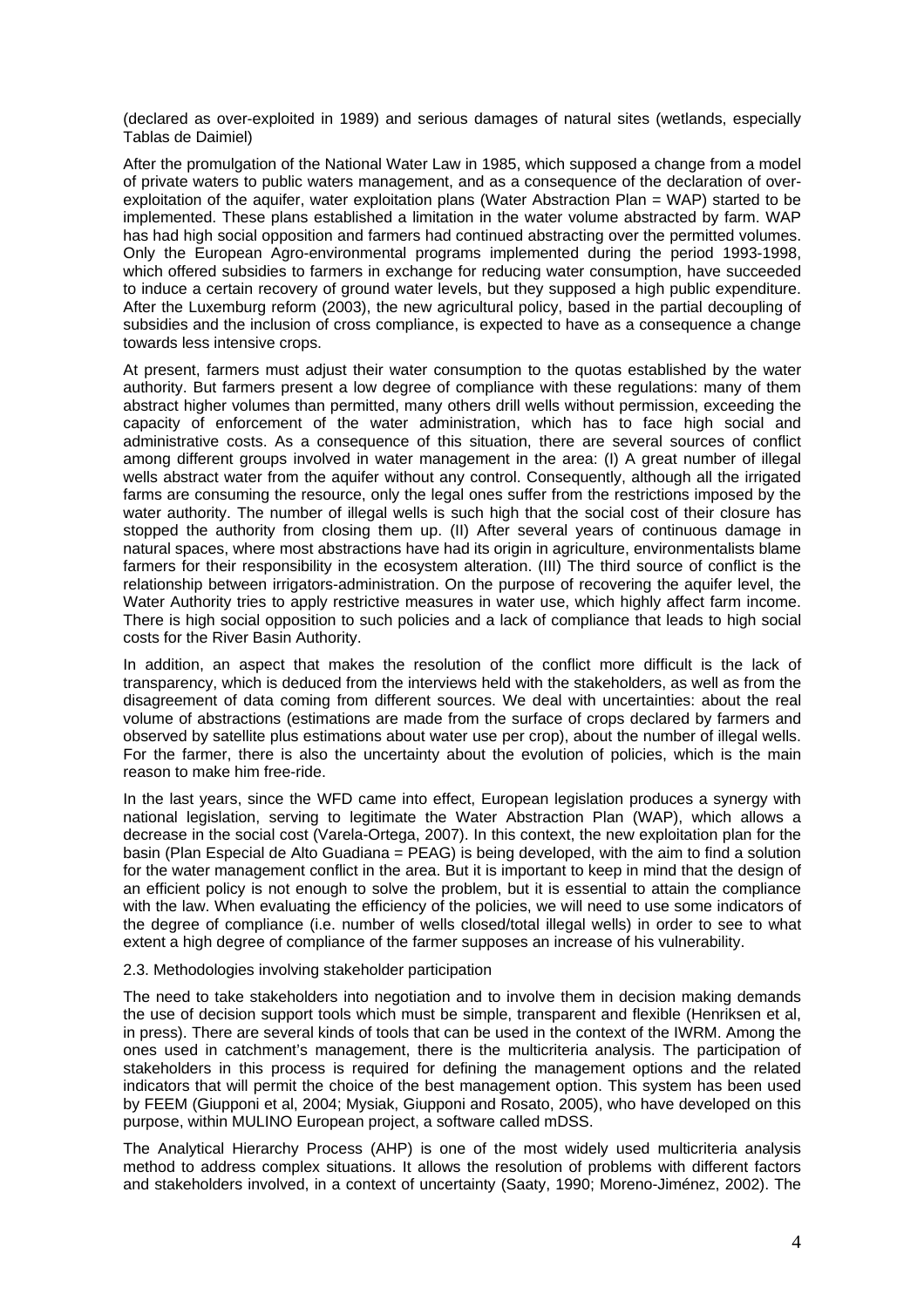stakeholders participate in the process by quantifying preferences for the different criteria. The two main advantages of this method are: its transparency and the quantification of qualitative issues. This methodology has been already used in Spain for the evaluation of different techniques in growing olive trees (Parra-López and Calatrava-Requena, 2005)

Another methodology based on stakeholders' knowledge is the elaboration of cognitive maps (CM). Cognitive maps are qualitative models of a system which show the variables involved in such system and the casual links existing between them (Özesmi and Özesmi, 2004). Cognitive mapping is very useful for making explicit hidden information from stakeholders (Cole and Persichitte, 2000) and it has been used for facilitating the development of participatory environmental management applications in complex situations involving uncertainty. Cognitive mapping techniques are currently being used in the Guadiana basin in the framework of the European project SCENES<sup>4</sup>, and has already been used for river basin management in another basin in Spain (Kok and van Delden, 2004).

Bayesian networks (BN) are Decision Support Systems which are also built with the participation of stakeholders, and they are based on Bayes probability theory. They have been long applied in different fields such as medicine or computers, and more recently in natural resources management (Varis, 1997; Cain, 2001; Cain et al, 2003). It is a good tool, which is able to simulate a system in which uncertainty is present due to imperfect or incomplete knowledge of such system. The ability to link different types of information is a key feature of Bayesian networks (Bromley, 2005), as well as the possibility of coupling BN with other types of models.

Finally, another line of decision support systems that has included recently the participation of stakeholders in their construction is the multi-objective optimisation (MOO) (van Calker et al, 2006; Marchamalo and Romero, 2007). The contribution of stakeholders consists on the elicitation of utility functions and the assignation of weights to the different attributes involved in the system. Although the participative process has to be further developed, this contribution makes this line a very promising tool for decision making.



Figure 2: *Decision Support Systems built with stakeholder participation. Main features.* 

*SOURCE: Own elaboration*

 $\overline{a}$ 

CM= Cognitive Mapping; BN= Bayesian Networks; mDSS= FEMM multi-criteria methodology; AHP= Analytical Hierarchy Process; MOO= multi-objective optimization

<sup>4</sup> SCENES project: "Water Scenarios for Europe and for Neighbouring States" – FP6-2005-GLOBAL-4(OJ 2005 C 177/15), DG Research. European Commission.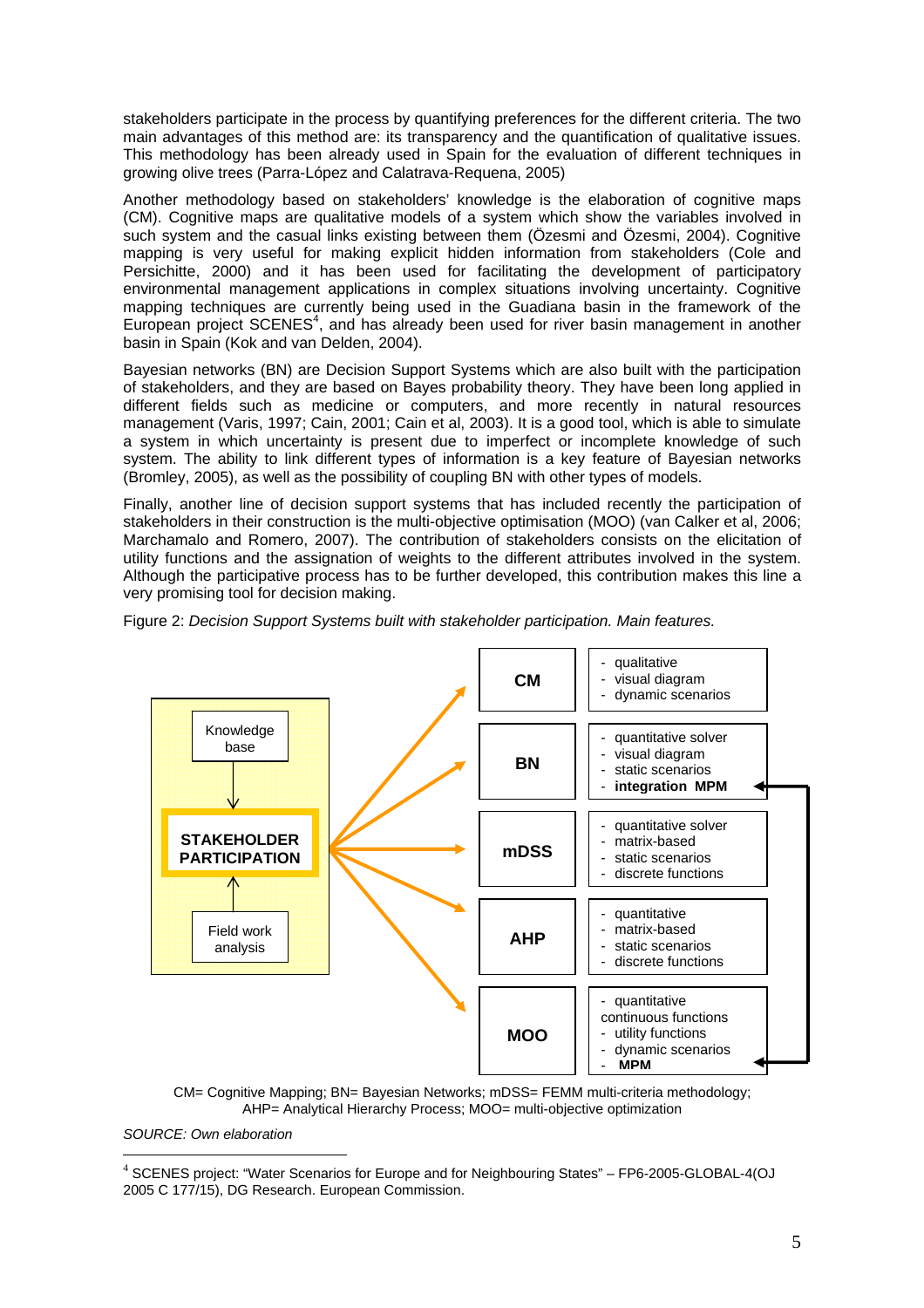Figure 2 shows the main characteristics of the different Decision Support Systems considered, which are built with the participation of the stakeholders.

The choice of each of these methods depends of the kind of problem and the context in which the DSS is going to be developed. Table 3 shows the main advantages of the different methods explained before, that make them suitable for our specific case study:

|                                                | <b>METHODOLOGIES FOR DSS ELABORATION</b> |                              |                  |                  |  |
|------------------------------------------------|------------------------------------------|------------------------------|------------------|------------------|--|
| <b>ATTRIBUTES</b>                              | mDSS<br>(FEEM)                           | <b>AHP</b>                   | <b>CM</b>        | <b>BN</b>        |  |
| Participatory level                            | $++$                                     | $^{\mathrm{++}}$<br>$^{+++}$ |                  | $^{+++}$         |  |
| Capacity to address<br>complex situations      | $++$                                     | $++$                         | $++$             | $++$             |  |
| Integrated approach                            | $++$                                     | $++$                         | $^{\mathrm{++}}$ | $+ +$            |  |
| Includes uncertainty                           | ٠                                        | ÷                            | ÷                | $^{+++}$         |  |
| <b>Includes</b><br>dynamic<br>aspects          | ٠                                        | $\ddot{}$                    | $^{+++}$         | $\div$           |  |
| Allows quantification<br>of qualitative issues | $++$                                     | $^{+++}$                     | ÷                | $^{+++}$         |  |
| Transparency                                   | $++$                                     | $++$                         | $^{+++}$         | $^{+++}$         |  |
| Simplicity                                     | $^{\mathrm{++}}$                         | +                            | $^{\mathrm{++}}$ | $^{\mathrm{++}}$ |  |

Table 3: *Main advantages of some Decision Support methods* 

(+) Level of compliance of the methodology with the attribute considered *SOURCE: Own elaboration* 

Both the multicriteria analysis and Bayesian networks allow the integration of different aspects involved in water management. However, Bayesian networks present some advantages compared to other tools: first, the graphical nature and the visual simplicity, which facilitates interaction with stakeholders who have different backgrounds (Batchelor, 1999; Cain et al, 1999; Bacon, 2002), as it has been the case in the various stakeholder meetings held in the Upper Guadiana within NeWater project (Varela-Ortega et al, 2006). But the main advantage of Bayesian networks is that they explicitly consider uncertainty in decision making, as well as the possibility of coupling the network with a formal economic model.

Compared to Cognitive mapping, BN present the disadvantage of a difficult interface for representing dynamic aspects. However, other characteristics, mainly the possibility of quantifying qualitative issues of the system, have made us prefer to adopt BN for our research.

Moreover, BN have already been used in Castilla La Mancha region in the framework of MERIT project (Domínguez-Padilla et al, 2003; Martin de Santa Olalla et al, in press) for ground water management (Eastern Mancha aquifer). Our research in the same line as this last one, but our main contribution to the methodology used in Eastern Mancha is the coupling with an economic model, which had not been fully developed or not clearly specified in Eastern Mancha model.

## **3. OBJECTIVE OF THE RESEARCH**

The objective of this research is building, with the active involvement of stakeholders, a Bayesian Network (BN) that will serve as a decision support system for water management in Upper Guadiana Basin, aiming at the double objective of socio-economic and environmental sustainability. The main advantages of BNs are its participatory approach, the explicit consideration of uncertainties and the possibility to integrate different disciplines, characteristics that make BNs a powerful tool which is able to respond to the Water Framework Directive guidelines.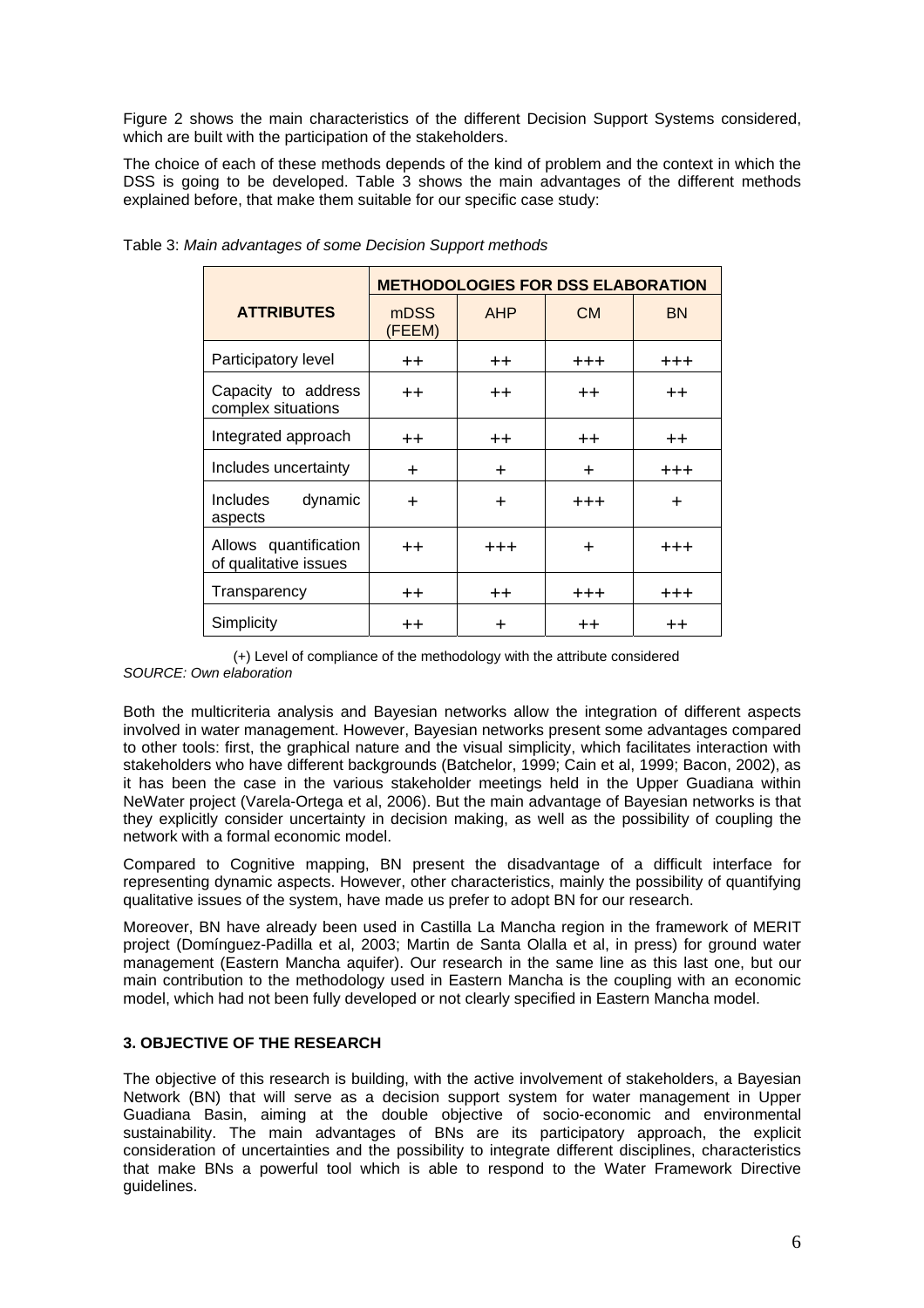The Common Agricultural Policy has encouraged since the 1970s an important development of irrigation in the Upper Guadiana area. This has motivated a considerable socio-economic development of the area, but also the serious over-exploitation of groundwater resources and critical environmental damages, especially for the internationally reputed wetlands 'Tablas de Daimiel'. At present, the Water Authority establishes water quotas for irrigation farming, which face strong social opposition by the irrigators and high costs of enforcement to the River Basin Authority. In this context, stakeholder participation is crucial so that management decisions are accepted by all of those involved in the use of the resource.

## **4. METHODOLOGY**

The methodology of the research consists on the construction of a Decision Support System (DSS) in a participatory way, which will be used in water management decision making and where the main components are:

- A Bayesian network, which represents the water management system and allows to test different management options
- An agro-economic model, which will be used to simulate the farmer's behaviour when different policies are applied. The outputs (farm income, cropping patterns) from this model will serve as an input for the Bayesian network.

Bayesian networks are a decision support tool suitable for the resolution of management problems including elements of very different nature (economic, social, physical…) and where uncertainty is present. A basic feature of this tool is that it is built with the participation of stakeholders, which makes it appropriate for the approach proposed by the WFD.

The figure 3 shows the participatory process of the network construction:



Figure 3. *Participatory process of elaboration of the Bayesian network* 

*INDICATORS FOR DECISION MAKING* 

Bayesian networks are based on Bayes probability theory, which demonstrates mathematically how existing beliefs can be modified by the acquisition of new evidence (Bromley, 2005: Henriksen et al, in press). Cognitive psychology is in the base of this theory, establishing the relationship between Bayesian statistics and cognitive theory (Anderson, 1998). The probability of one hypothesis is defined as the degree of confidence or belief that one observer has on it. This probability is updated with the acquisition of new evidence.

BNs are composed by a group of interrelated variables which define the system. Each variable is characterized by its states, which are the different values that it can adopt. Links between variables are expressed through conditional probability tables that express probability for one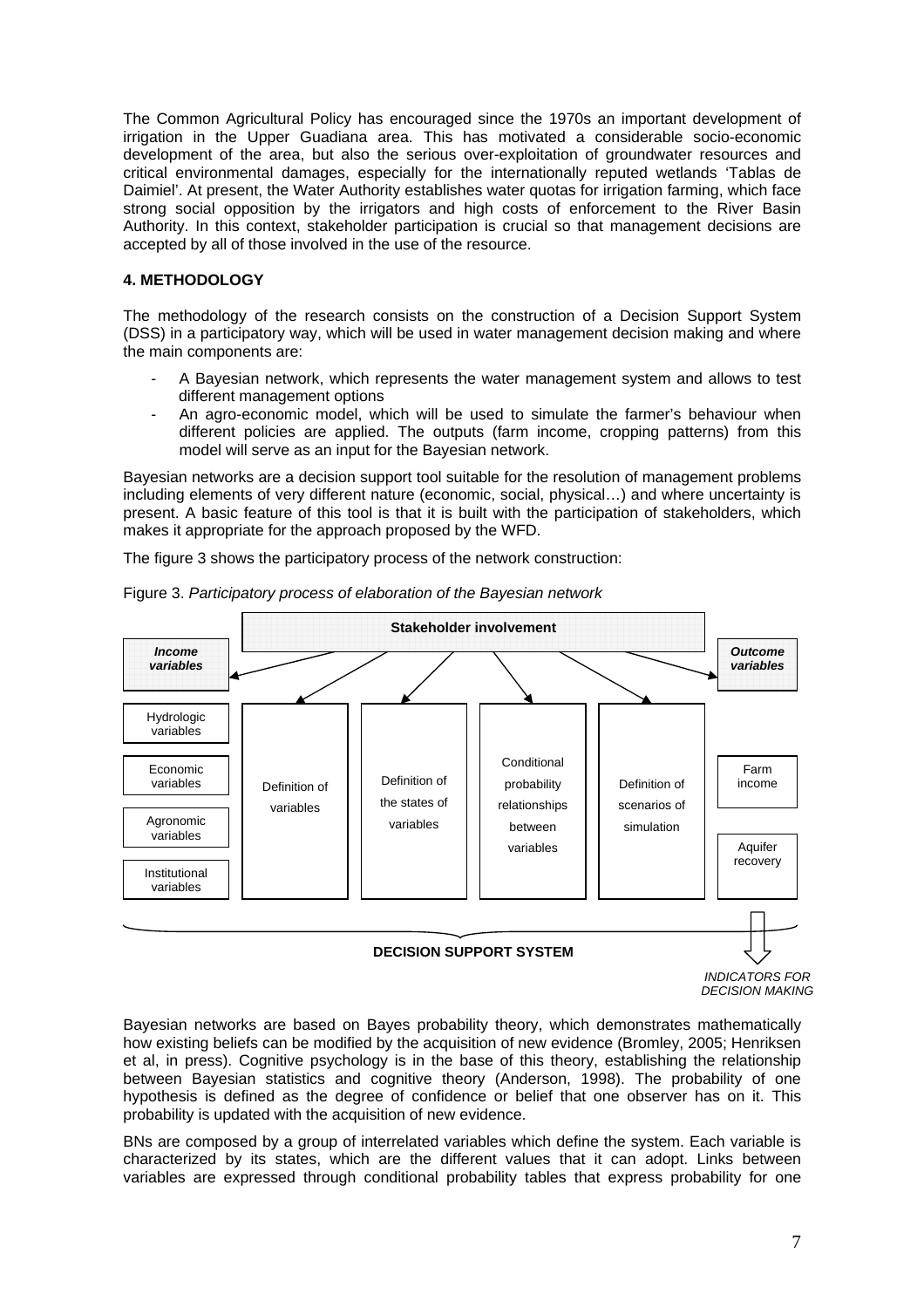variable to adopt a certain state, given the possible states of its parent variables. The information about conditional probabilities can come from various sources: direct measures, mathematical models, experts' opinions. Once constructed, BNs can be used to find out the state of a sub-group of variables given the values of other variables on which the sub-group is dependant (parents), through the process called "probabilistic inference". The mathematical bases of this process, consisting of computing the distribution of variables given the evidence, are Bayes probability rules; when A depends on B, then:

$$
P(A/B) \cdot P(B) = P(A, B)
$$
  
 
$$
P(a_i / b_j) \cdot P(b_j) = P(a_i, b_j); \ P(a_i) = \sum_{j=1}^{J} P(a_i, b_j)
$$

Bayesian networks have been used in as a decision support tool in several fields, first in medicine and computing (Pearl, 1988), and more recently in natural resources (Varis, 1997; Bacon, 2002; Henriksen et al, 2006), including water management (Batchelor and Cain, 1999; Martín de Santa Olalla, in press; Bromley, 2005; Henriksen et al, in press). The European project MERIT ("The Management of the Environment and Resources using Integrated Techniques", EVK1-CT-2000- 00085) developed between 2001 and 2004, under the Fifth Framework Programme, Bayesian networks for several examples of water management in different European countries. As a result of this project, a guideline document was elaborated for the use of Bayesian networks in water resources management (Bromley, 2005). According to these guidelines, the process of construction of a Bayesian network should include the following stages:

- 1) Definition of the problem and selection of an appropriate spatial and temporal approach.
- 2) Identification of variables, possible actions and indicators adequate for evaluating the different management options.
- 3) Design of a preliminary network to be used as a basis for discussion
- 4) Data collection
- 5) Definition of the states of variables
- 6) Construction of the conditional probability tables
- 7) Validation of the network with the stakeholders

As a basic input of the Bayesian network, we have used the results of a mathematical programming model that has been developed in the area of study within NeWater project (Varela-Ortega et al, 2006a). The model is a farm-level non-linear mathematical programming model that represents farmer's behaviour confronted to different water and agricultural policies. Following previous work in the area of study (Varela-Ortega et al 1998), the model maximizes a utility function (U) subject to technical, economic and policy constraints (g), and it includes a risk component that takes into account climate (affecting crop yields) as well as market (affecting crop prices) uncertainties. The utility function is defined by a gross margin  $(Z)$  and a risk vector  $(R)$  that takes into account climate as well as market prices variability.

The economic model can be summarized as follows:

Maximize  $U = f(x)$   $f(x) = Z - R$ 

Subject to the following constraints  $g(x) \in S_1$ .

 $x \in S_2$ 

Where "x" is the vector of the decision-making variables or vector of the activities defined by a given crop-growing area and by an associated production technique, irrigation method and soil type (S). The problem-solving instrument used is GAMS (General Algebraic Modeling System). The technical coefficients and parameters of the model were obtained from field work carried out during 2006 and 2007 (Varela et al., 2007) in the study area, consisting of surveys and interviews with farmers, irrigation community representatives, technical experts, river basin managers, and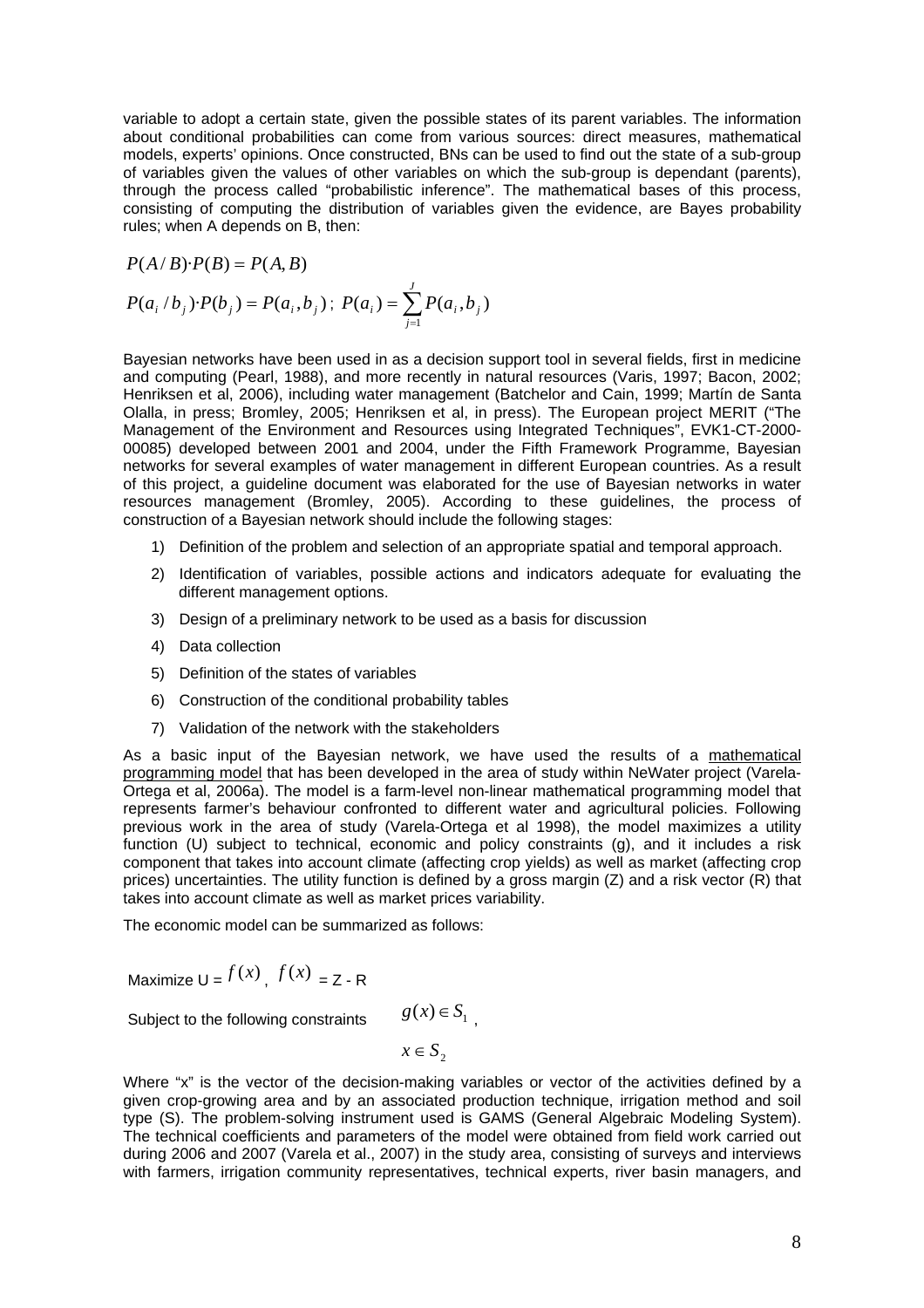regional government officials. The model was duly calibrated and validated, using the risk aversion coefficient as calibration parameter and the comparative data on crop distribution, land and labor parameters in the study area (Varela-Ortega, 2007).

Results from the agro-economic model (income, crop alternative and water consumption for the different farm types and policy options) have been introduced in the BN. As well, several thematic stakeholder meetings that have taken place<sup>5</sup> and data obtained has also been used for BN's construction. Once elaborated, the following step is the validation of the network. This preliminary version of the BN will be discussed and validated with the participation of the stakeholders during the coming months.



 $\overline{a}$ 



Figure 4 shows the methodological framework adopted in this research. It illustrates the relationship between the Bayesian network elaborated for water management decision making at a regional level, and the different information sources used for its construction: mathematical

 $<sup>5</sup>$  Within stakeholder groups, the following are included: representatives of the Irrigation Communities, Farmers'</sup> Associations, environmentalists, Guadiana River Basin authority, Castilla la Mancha Agricultural Council, as well as other independent groups related to water use in the Upper Guadiana basin.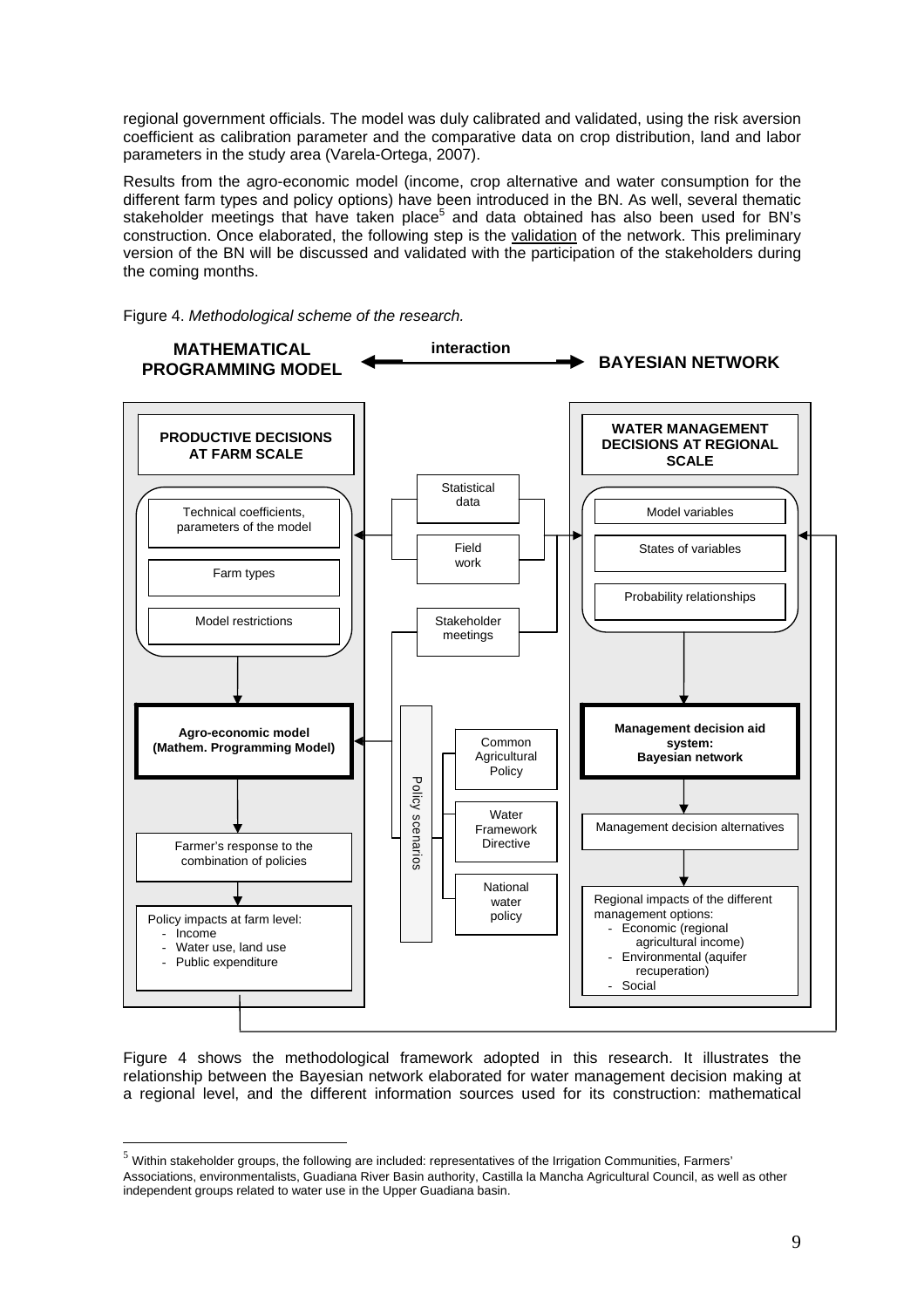programming model for the economic variables, statistical sources and knowledge/opinions of the stakeholder groups.

### 4.1. Participation of stakeholders.

Several thematic meetings have been held with stakeholders in the framework of NeWater project. These meetings have been co-organized by the UCM team, coordinators of the Guadiana case study, the UPM and the IGME (Geological Survey of Spain). The objective of these thematic meetings was explaining our activities in NeWater project and discussing about the different points of view of stakeholders regarding the situation of the basin (Varela-Ortega et al, 2006). The format of the meetings was based on discussions guided by questionnaires that were previously distributed to stakeholders, who were divided into heterogeneous groups. When the selection of stakeholders was made, we tried to include all groups involved in water management: Ministry of Environment, Water Management Administration, Agricultural and Environmental Regional Government, water users' associations, farmers' unions, environmentalist groups, scientific experts…

The role of stakeholders is crucial in the BN construction. According to MERIT guidelines (Bromley, 2005), it is desirable to held a first set of meetings or consultations with stakeholders; from the output of these meetings, a preliminary network can be built, which will be modified and validated in later interviews. In our case, results obtained from NeWater thematic meetings have served as an input for the construction of the pilot network that we have built. As well, results from a linear programming model built within NeWater activities have been used (Varela-Ortega et al, 2006). Such model aimed at evaluating the impacts of the joint application of several agricultural and water policies in the Upper Guadiana basin. It provides results concerning farm income, copping patterns and water consumption for the different farm types when the alternative policy combinations are implemented. Among the agricultural policies, two CAP options have been tested: Agenda 2000 and the 2003 Luxemburg reform (with partial decoupling of subsidies). Each of these policies was combined with the following water scenarios: water availability equal to the initial concession, previous to the application of the current Water Abstraction Plan (WAP); water availability equal to the quota currently established by the WAP; water availability equal to quotas established by the Agri-environmental programs, with 50% and 100% reduction of volume compared to the WAP.

## 4.2. Construction of the BN

Definition of variables

The identification of variables has been made based on the information obtained during the stakeholder meetings and on the knowledge of the scientific team. The set of variables selected (nodes) represent the relevant elements of the system, and they can be grouped into several blocks:

· Institutional block: it includes variables related to policies whose implementation affects water management in the Upper Guadiana basin. It includes CAP subsidies, Water Abstraction Plan, and the possibility of selling water rights.

· Agrarian block: it comprises variables related to the farm, mainly crop alternatives and income.

· Environmental block: variables related to water consumption derived from the agricultural activity and with water availability in the aquifer (as a function of consumption, irrigation techniques and rainfall)

- Definition of the states of variables

These states can be defined as discrete values, intervals, qualitative or boolean estimations. In our case, most variables have been defined by qualitative estimations. Firstly, statistical data have been considered. Secondly, the stakeholders' information reported during the meetings, as well as expert's opinions were used. In the third place, the data obtained during the field work developed under NeWater activities (Varela-Ortega et al, 2006) were used. Finally, the results from the linear programming model were also introduced in the network.

- Elaboration of the conditional probability tables

Data needed to fill the conditional probability tables may come from: direct measures, simulation models or experts' opinions. As we are in a preliminary phase in the process of the BN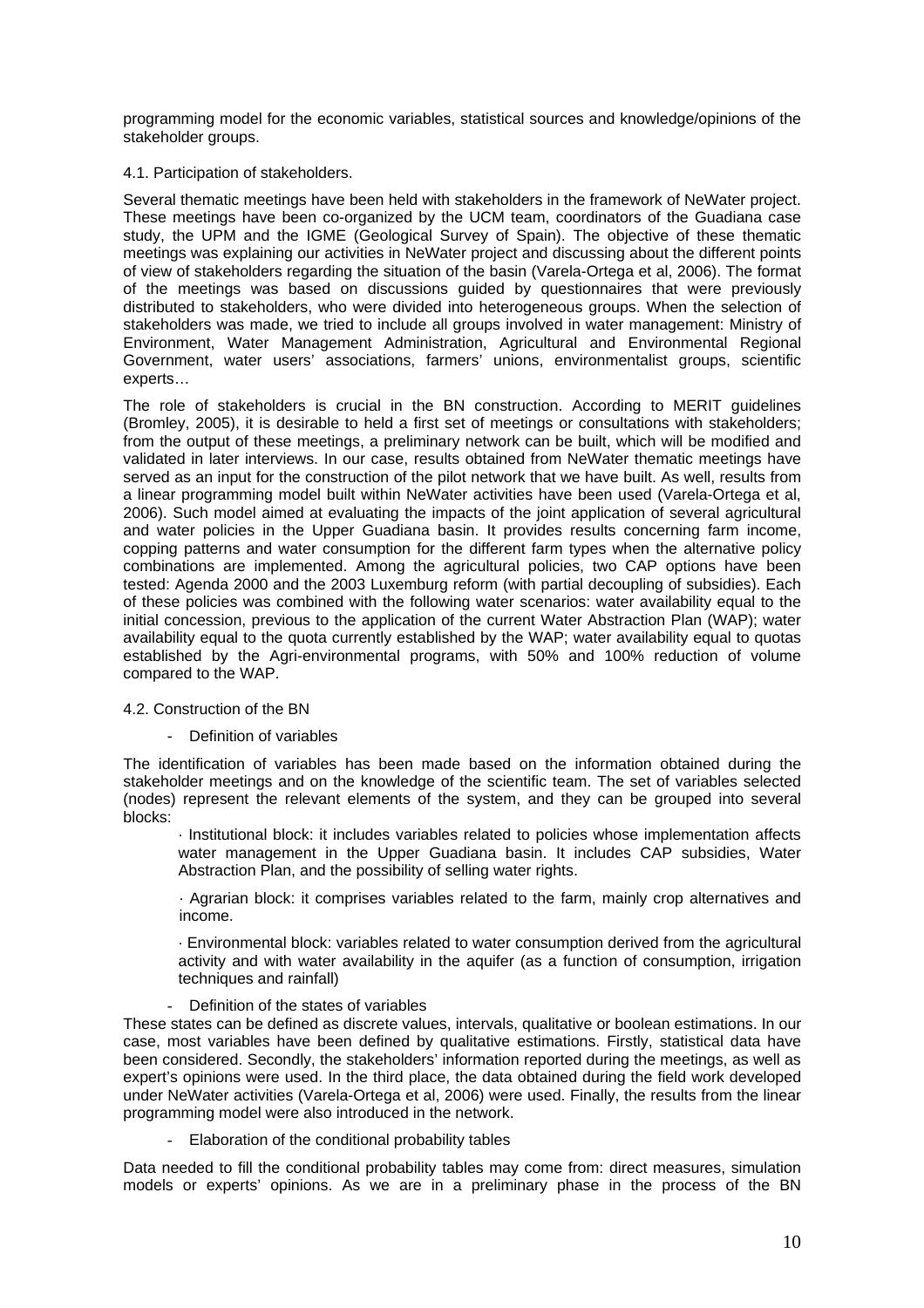construction, the objective of this first version is the establishment of a basis for discussion for future stakeholder meetings. In this preliminary BN, probabilities have been estimated from stakeholders and experts' opinions. Furthermore, the results of simulations held with the linear programming model elaborated by the UPM team have been used. In future stages, these tables will be completed with the stakeholders' feedback, as well as with the results from new simulations with the agro-economic model.

#### 4.3. Validation of the Bayesian network

The present work is the first phase of a Bayesian network participatory building process in the Upper Guadiana basin. This preliminary network has to be discussed and improved with the participation of stakeholders, which will be held in the following months.

#### 4.4 Simulations

Once the network is elaborated, different possible actions on water management are selected and simulations are held. The network can be used in several ways:

- Giving fixed values to the input variables ("parents"), from which a certain distribution of probabilities will be obtained for the output variables.
- Fixing the values of the output variables that we are interested in, and calculating from these values the states needed for the input variables so as to get those expected results.

In our case, the alternative followed has been the first one. We are interested in evaluating the farm variations in farm income and the recovery of water levels as a function of the variables considered as the most significant in the over-exploitation of water resources in the area: the policies implemented and the degree of compliance of the farmers with those policies. Among the policies implemented, we have considered the possibility of the Water Authority purchasing water rights from irrigators at different price levels. Regarding the CAP, we have simulated partially decoupled subsidies, which is the currently implemented. For the water policies, simulations have been made considering the Water Abstraction Plan for the current year.

The approach followed in the elaboration of scenarios have been to fix the values of the input variables, making the model calculate the values of the rest of the variables and observing the values adopted by the output variables: farm income and wetlands recovery (directly linked to the aquifer level). In these first simulations, the following variables have been selected as input variables:

 (1) Policies implemented: purchase of water rights from farmers to the water authority has been considered, simulating several offer prices, and (2) The degree of compliance (defined qualitatively as *high*, *medium* and *low*) of farmers to water restrictions.

The figure 5 shows the Bayesian network built from the data and opinions provided by stakeholders, as well as from the economic model elaborated by UPM in NeWater.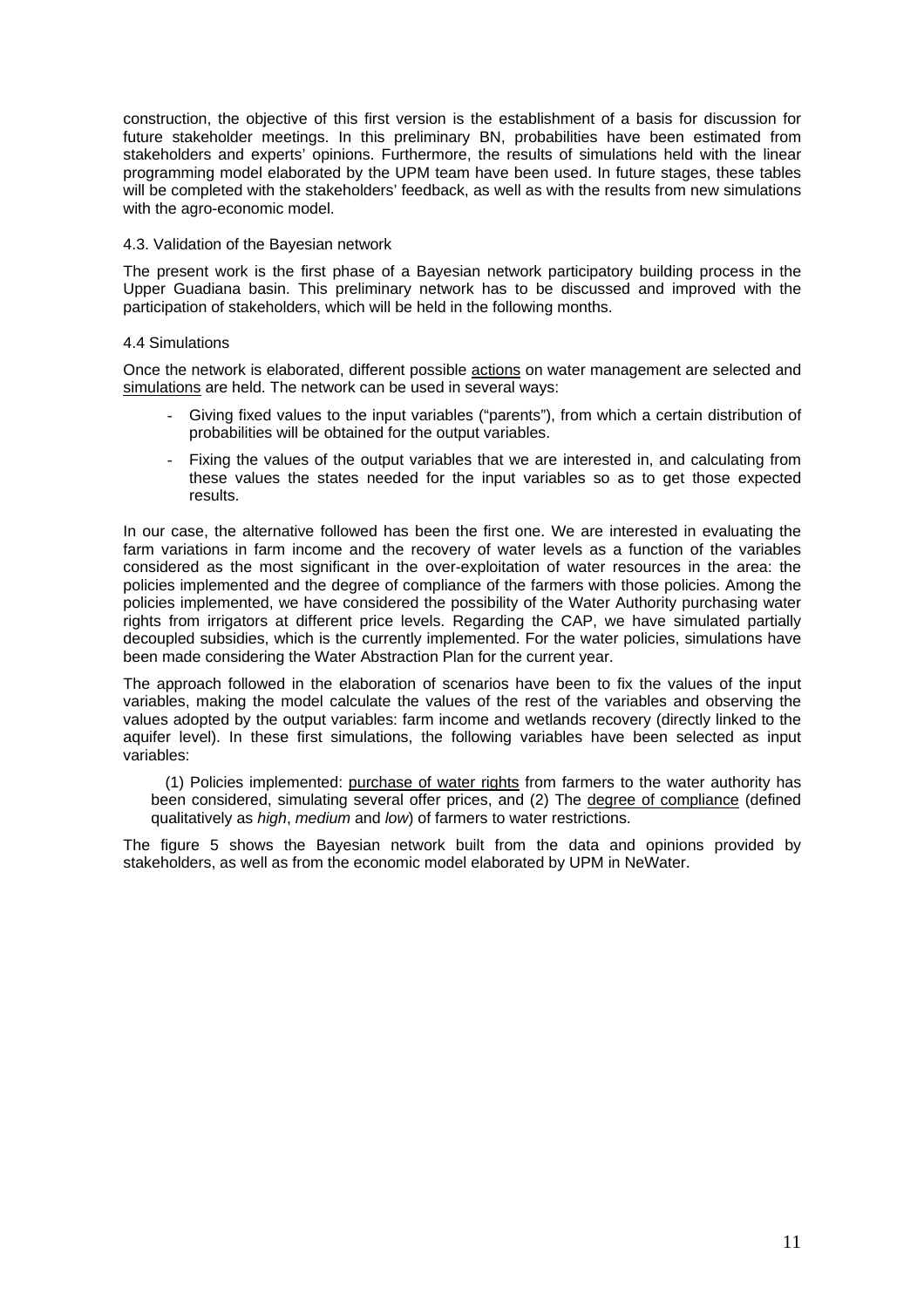

Figure 5. *Bayesian network elaborated: variables of the system and relationships existing among them.*

## **5. MAIN RESULTS**

Table 4 shows the results of the BN simulations. Results are presented as a set of probabilities taken by the output variables for the different states taken into account, as a function of the different states that the input variables will take.

Results show that the highest level of recovery of the aquifer and the wetlands happens when price of water rights are high and the level of compliance with water restrictions is also high. If this second condition is missing, even though farmers still sell water rights, the level of recovery of the aquifer is lower than when the first condition is missing. That is, the level of compliance by the farmers with water abstraction restrictions is more determinant for attaining the recovery of the aquifer than the price paid for the water rights.

Regarding farm income, the model shows reductions between 10 and 15% when the level of compliance with water restrictions is high, compared to the income with a medium-low level of compliance. Higher prices have a negative impact in the final income distribution. This happens because high prices attract a higher number of farmers to sell their rights, which in turn increases indirectly the level of compliance with restrictions.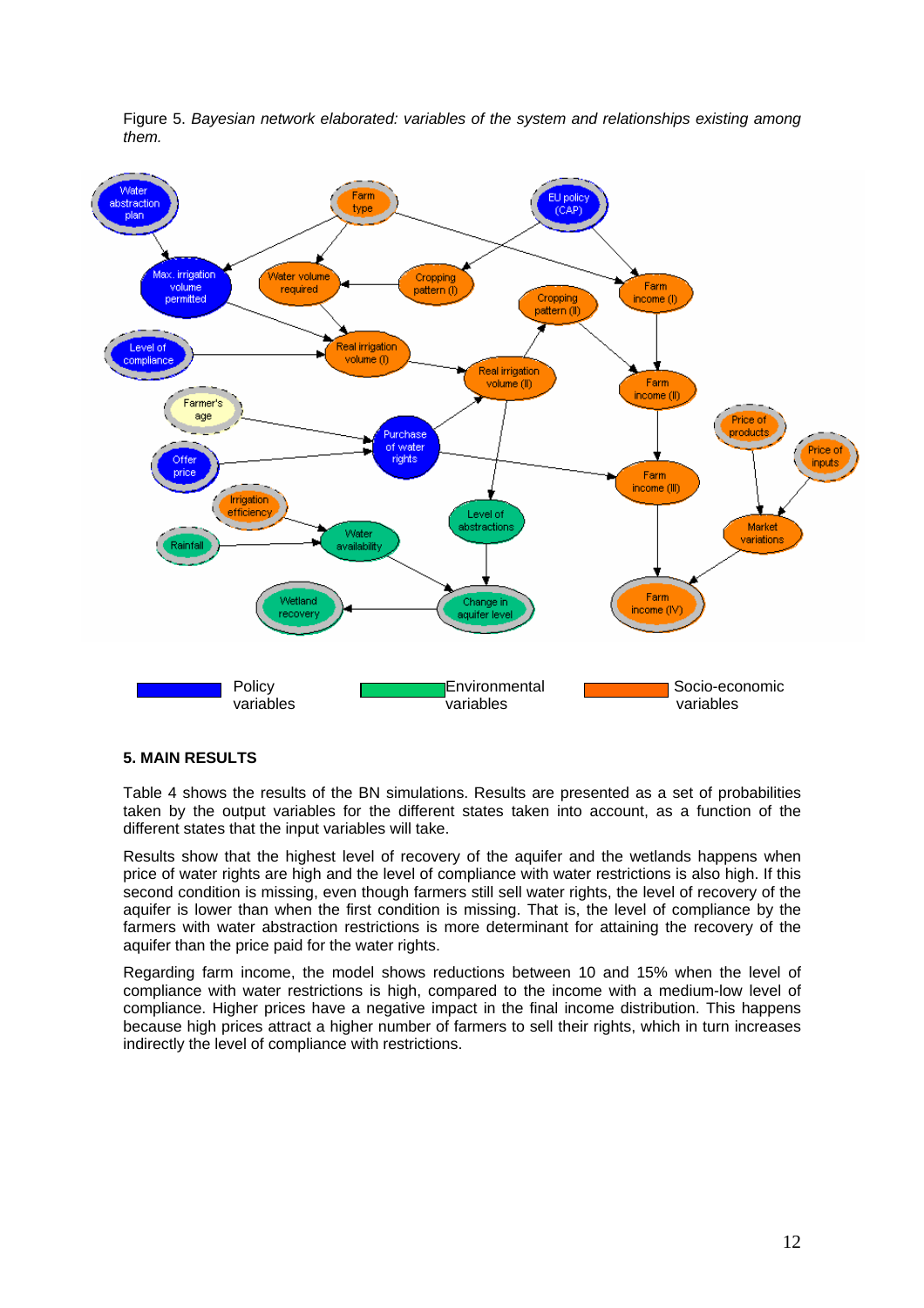|                    |                                                            |               |                        | States of input variables |                          |                          |       |
|--------------------|------------------------------------------------------------|---------------|------------------------|---------------------------|--------------------------|--------------------------|-------|
| variables<br>Input | Price of water rights paid by the<br>Water Authority (€m3) |               | Low<br>$(3000 - 6000)$ | Low<br>(3000 - 6000)      | High<br>$(9000 - 12000)$ | High<br>$(9000 - 12000)$ |       |
|                    | Level of compliance                                        |               |                        | High                      | Low                      | High                     | Low   |
| Output variables   | Sell of water<br>rights (%<br>rights sold)                 | <b>States</b> | 0%                     | 0,837                     | 0,837                    | 0,607                    | 0,607 |
|                    |                                                            |               | 50%                    | 0,125                     | 0,125                    | 0,280                    | 0,280 |
|                    |                                                            |               | 100%                   | 0,038                     | 0,038                    | 0,113                    | 0,113 |
|                    | <b>Total farm</b><br>income ( $\Theta$ ha)                 | <b>States</b> | < 150                  | 0,250                     | 0,160                    | 0,325                    | 0,280 |
|                    |                                                            |               | $300 - 700$            | 0,105                     | 0,030                    | 0.105                    | 0.065 |
|                    |                                                            |               | 700 - 1200             | 0,630                     | 0,780                    | 0,550                    | 0,655 |
|                    | Wetlands<br>recovery                                       | States        | Yes                    | 0,557                     | 0,439                    | 0,576                    | 0,510 |
|                    |                                                            |               | No                     | 0,443                     | 0,561                    | 0,424                    | 0,400 |

Table 4. *Main results of simulations with preliminary Bayesian network in the Upper Guadiana Basin*

#### **6. CONCLUSIONS**

• Bayesian networks have demonstrated to be a tool which is able to respond to the Water Framework Directive requirements in water management: (1) Taking into account the hydrological system, the socio-economic and the environmental dimensions, as well as all the aspects involved with the overall water use in the basin. (2) The need to involve users and stakeholders in the resource management and to increase public participation.

• The participatory construction of the Bayesian network implies the representation of a complex reality that, when analyzed as a whole by the stakeholders, may be enough simplified to facilitate its use, but at the same time we make sure that variables considered as important by stakeholders are taken into account.

• Regarding the results of simulations, although this is a preliminary model, we can conclude that the level of compliance with policies (Water Abstraction Plan) is a key element in the water level recovery. However, the compliance with water restrictions leads to important loses in farm income. That is the reason why irrigators show a strong opposition to water policies implemented by the River Basin Authority, which has had to face high social costs due to the enforcement of their policies. In this sense, a legitimation of the Water Abstraction Plan is expected thanks to the Water Framework Directive, allowing a reduction of social costs.

• It is not possible to get to a reduction in water abstractions such as to attain the water level recovery in the aquifer and the recovery of wetlands without a loss in socio-economic welfare in the agricultural sector. Water restrictions imply a decrease in farm income for many farmers, who would be pressed to abandon the agricultural activity. One possibility to reduce the effects of this phenomenon could be the purchase of water rights by water authority. This would lead to a reduction of water abstractions, while compensation would be provided to farmers who decide to sell their rights, although it may result in the abandonment of part of the farming activity.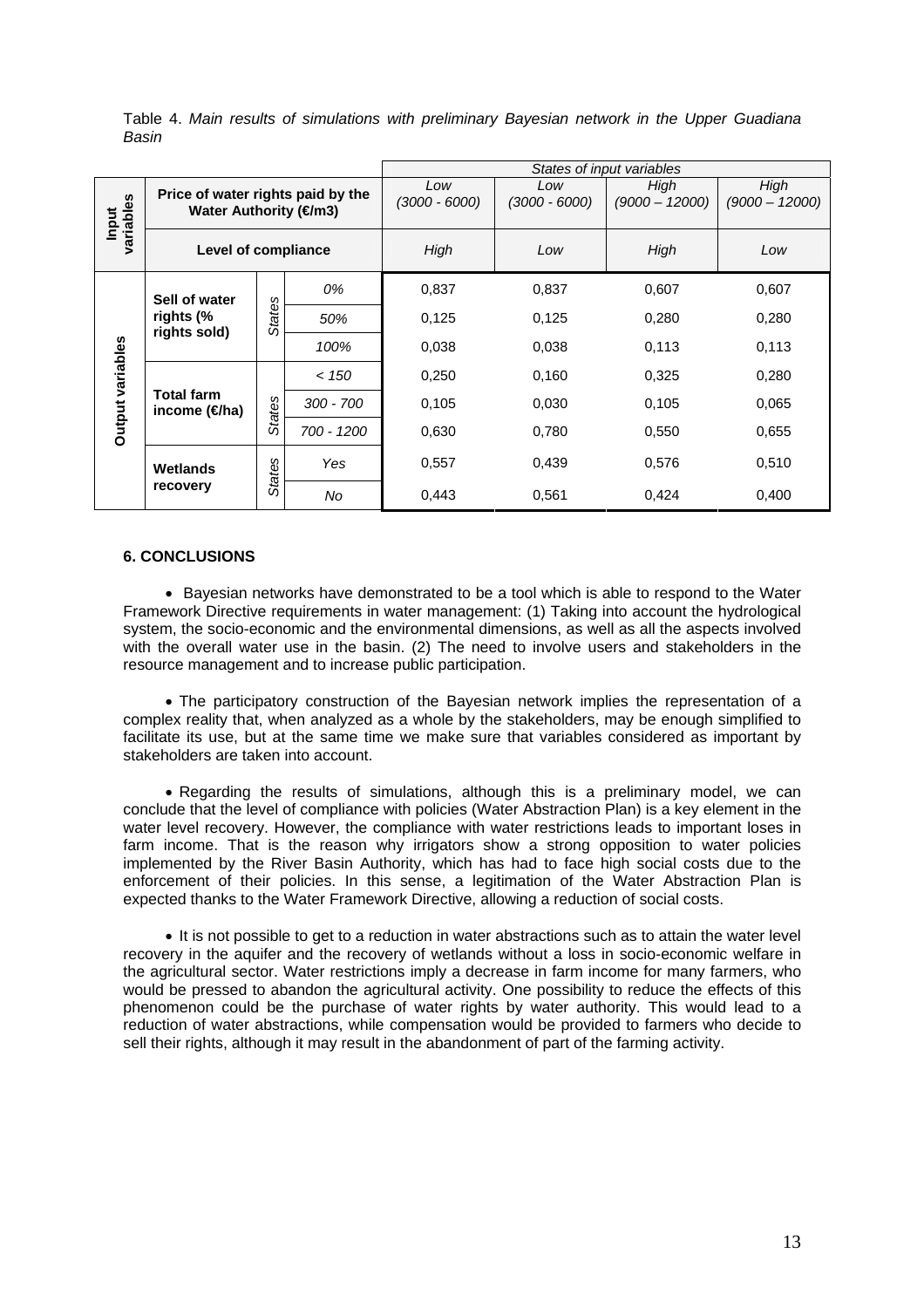#### **7. REFERENCES**

- Anderson, J.L. (1998). Embracing Uncertainty: The Interface of Bayesian Statistics and Cognitive Psychology. *Conservation Ecology* **2** (1), 2.
- Bacon, P.J., J.D. Cain and D.C. Howard. (2002). Belief network models of land manager decisions and land use change. *Journal of Environmental Management* **65**, 1-23.
- Batchelor, Ch. and J. Cain. (1999). Application of belief networks to water management studies. *Agricultural Water Management* **40**, 51-57.
- Bromley, J. (2005). MERIT guidelines. 118 pp. www.merit-eu.net/guidelines
- Bromley J, J. Cruces, L. Acreman, M.R. Llamas and L. Martínez-Cortina. (2001). Problems of sustainable management in an area of overexploitation: The Upper Guadiana catchment, Central Spain. Water Resources Development **17**, 379-396.
- Bromley, J., J. Cruces, M. Acreman, L. Martínez and M.R. Llamas. (2005). The use of Hugin to develop Bayesian networks as an aid to integrated water resource planning. Environmental Modelling & Software 20, 231-242.
- Cain, J., Ch. Batchelor and D. Waughray. (1999). Belief networks: a framework for the participatory development of natural resource management strategies. *Environment, Development and Sustainability* **1**, 123-133.
- Cain, J. (2001). Planning improvements in natural resources management. Guidelines for using Bayesian networks to support the planning and management of development programmes in the water sector and beyond. Centre for Ecology and Hydrology. Wallingford, UK.
- Cain, J.D., K. Jinapala, I. W. Makin, B. R. Somaratha, B. R. Ariyaratna and L. R. Perera. (2003). Participatory decision support for agricultural management. A case study from Sri Lanka. *Agricultural Systems* **76**, 457-482.
- Van Calker, K.J., Berentsen, P.B.M., Romero, C., Giesen, G.W.J. and Huirne, R.B.M. (2006). Development and application of a multi-attribute sustainability function for Dutch dairy farming systems. *Ecological Economics*. 57 (2006) 640-658
- CEE, Council Regulation (EC) No. 327/2000 of 22 December 2000. European Union Water Framework Directive.
- CHG (Confederación Hidrográfica del Guadiana) (2005) Régimen de Explotación para el año 2006 de la Unidad Hidrogeológica de la Western Mancha y de un perímetro adicional de la Unidad Hidrogeológica de la Sierra de Altamira. Ministerio de Medioambiente. Guadiana RBA. Available online: http://www.chguadiana.es/
- CHG (Confederación Hidrográfica del Guadiana) (2006). Plan Especial del Alto Guadiana: borrador del documento de directrices. Ministerio de Medioambiente. Available on-line: http://www.chguadiana.es/avisos/PEAG/index.htm
- Cole, J.R. and Persichitte, K.A. (2000). Fuzzy Cognitive Mapping: Applications in Education. *International Journal of Intelligent Systems.* Vol. **15**, 1-25.
- Coleto, C., L. Martínez Cortina and M. R. Llamas. (eds) (2003). Conflictos entre el desarrollo de las aguas subterráneas y la conservación de los humedales: la cuenca alta del Guadiana. Fundación Marcelino Botín, Ediciones Mundi-Prensa, Madrid.
- Domínguez Padilla, A., F. J. Martín de Santa Olalla, A. Artiago Ramírez, T. F. Ortega Álvarez, A. Brasa Ramos and C. Fabeiro Cortés. (2003). Integrated water resource management of the Eastern Mancha system using Bayesian networks. In: J.M. Tajuelo, F.M. de Santa Olalla, L.S. Pereira (eds) Envirowater 2003. Land and Watr Use Planning and Management. (Proceedings 6th Inter-Regional Conference on Environment-Water, Albacete, Sep. 2003), CREA – Univ. Castilla-La Mancha, Albacete.
- Fornés, J.M., A. de la Hera and M.R. Llamas. (2005). The silent revolution in groundwater intensive use and its influence in Spain. *Water Policy not known.* **2005**, 1-16.
- Giupponi, C., J. Mysiak, A. Fassio and V. Cogan. (2004). MULINO-DSS: a computer tool for sustainable use of water resources at the catchment scale. *Mathematics and Computers in Simulation* **64** (1), 13-24.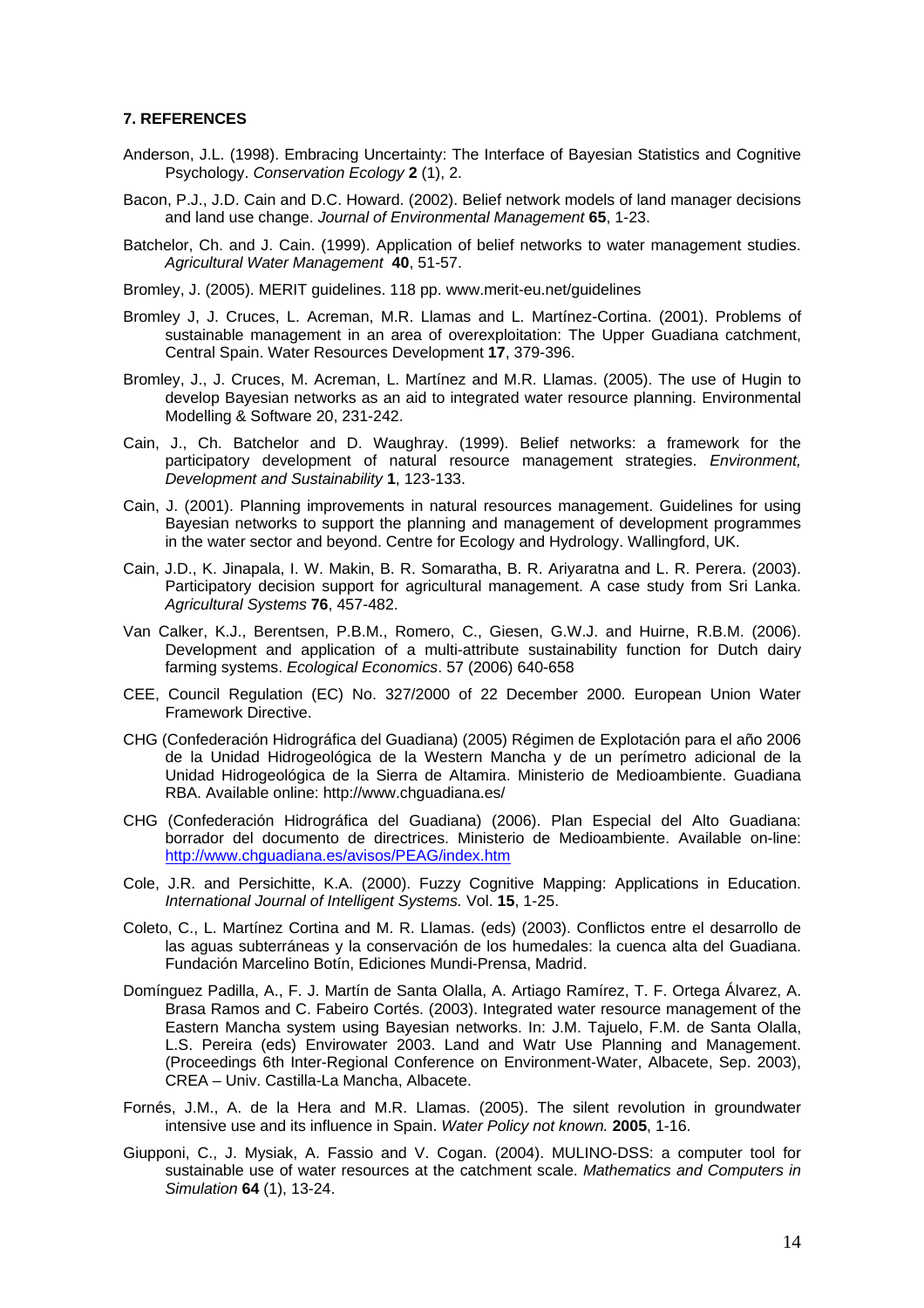- Henriksen, H.J., J. Kjaer and W. Brüsh. (2006). Environmental benefits and social cost An example of combining Bayesian networks and economic models for analysing pesticide management instruments. Unpublished.
- Henriksen, H.J., P. Rasmussen, G. Brandt, D. Von Bülow and F.V. Jensen. (In press). Public participation modelling using Bayesian networks in management of groundwater contamination. *Environmental Modelling & Software.*
- De la Hera, A. (2002). Caracterización de los humedales de la cuenca alta del Guadiana. In: Coleto C., Martínez-Cortina L. and Llamas MR.(eds). Conflictos entre el desarrollo de las aguas subterráneas y la conservación de los humedales. Fundación Marcelino Botín. Ed. Mundiprensa. Madrid. Pp . 165-196.
- Kok, K and van Delden, H. (2004). Linking narrative storylines and quantitative models to combat desertification in the Guadalentín, Spain. Paper presented at the International Environmental Modelling and Software Society Conference 14-17, 2004.
- Llamas, M.R. (2005). Lecciones aprendidas en tres décadas de gestión de las aguas subterráneas en España y su relación con los ecosistemas acuáticos. González-Bernáldez Lecture 2005. Universidad Autónoma de Madrid, Spain. 66p
- Llamas M. R. and P. Martínez-Santos. (2006). Baseline Condition Report: document Guadiana\_Baseline.pdf, in NeWater web page. http://www.newater.info/folders/1998
- INE (Instituto Nacional de Estadística) (1999). Censo Agrario.
- Junta de Castilla La Mancha (2006). Consejería de Agricultura y Medio Ambiente. Comunidad de Castilla-La Mancha, Toledo
- MAPA (Ministerio de Agricultura, Pesca y Alimentación) (2003) Anuario de estadística agraria.
- Marchamalo, M. ane Romero, C. (2007) Participatory decision-making in land use planning: An application in Costa Rica. *Ecological Economics* (2007).
- Martín de Santa Olalla, F., A. Domínguez, F. Ortega, A. Artiao and C. Faberiro. (In press). Bayesian networks in planning a large aquifer in Eastern Mancha, Spain. *Environmental Modelling & Software.*
- Martínez-Cortina, L. and J. Cruces. (2005). The analysis of the intensive use of groundwater in the Upper Guadiana Basin (Spain) using a numerical model. In Sahuquillo, A., Capilla, J., Martinez-Cortina, L. and Sánchez-Vila X. (eds) Groundwater Intensive Use. Taylor & Francis.
- Moreno-Jiménez, JM. (2002) El proceso analítico jerárquico (AHP). Fundamentos, metodología y aplicaciones. In: Caballero, R. and Fernández, G.M., *Toma de decisiones con criterios múltiples.* RECT@, monographycal series nº 1, 21-53.
- Mysiak, J., C. Giupponi and P. Rosato. (2005). Towards the development of a decision support system for water resource management. *Environmental Modelling & Software* **20** (2), 203- 214.
- Özesmi, U. and Özesmi, S.L. (2004). Ecological models based on people's knowledge: a multistep fuzzy cognitive mapping approach. *Ecological Modelling* **176**, 43-64
- Parra-López, C., J. Calatrava-Requena and T. de Haro-Giménez. (2005). Evaluación comparativa multifuncional de sistemas agrarios mediante AHP: aplicación al olivar ecológico, integrado y convencional de Andalucía. *Economía Agraria y Recursos Naturales.* Vol. 5, 9. pp. 27-55.
- Saaty, T.L. (1990). How to Make a Decision: The Analytic Hierarchy Process. *European Journal of Operational Research.* **48**, pp. 9-26.
- Sumpsi, J.M., A. Garrido, J.A. Sagardoy, S. Burchi, F. Pizarro, C. Varela-Ortega and N. Gligo (2001). Políticas e instrumentos de la gestión de agua en la agricultura. Organización de las Naciones Unidas para la Agricultura y la Alimentación – FAO, Roma, octubre de 2001. Volumen I, capítulo1.
- Varela-Ortega, C. (2007). Policy-driven determinants of irrigation development and environmental sustainability: a case study in Spain. In Molden, D. (ed.) Water for food, water for life - A Comprehensive Assessment of Water Management in Agriculture. London: Earthscan, and Colombo: International Water Management Institute. Chapter 16.